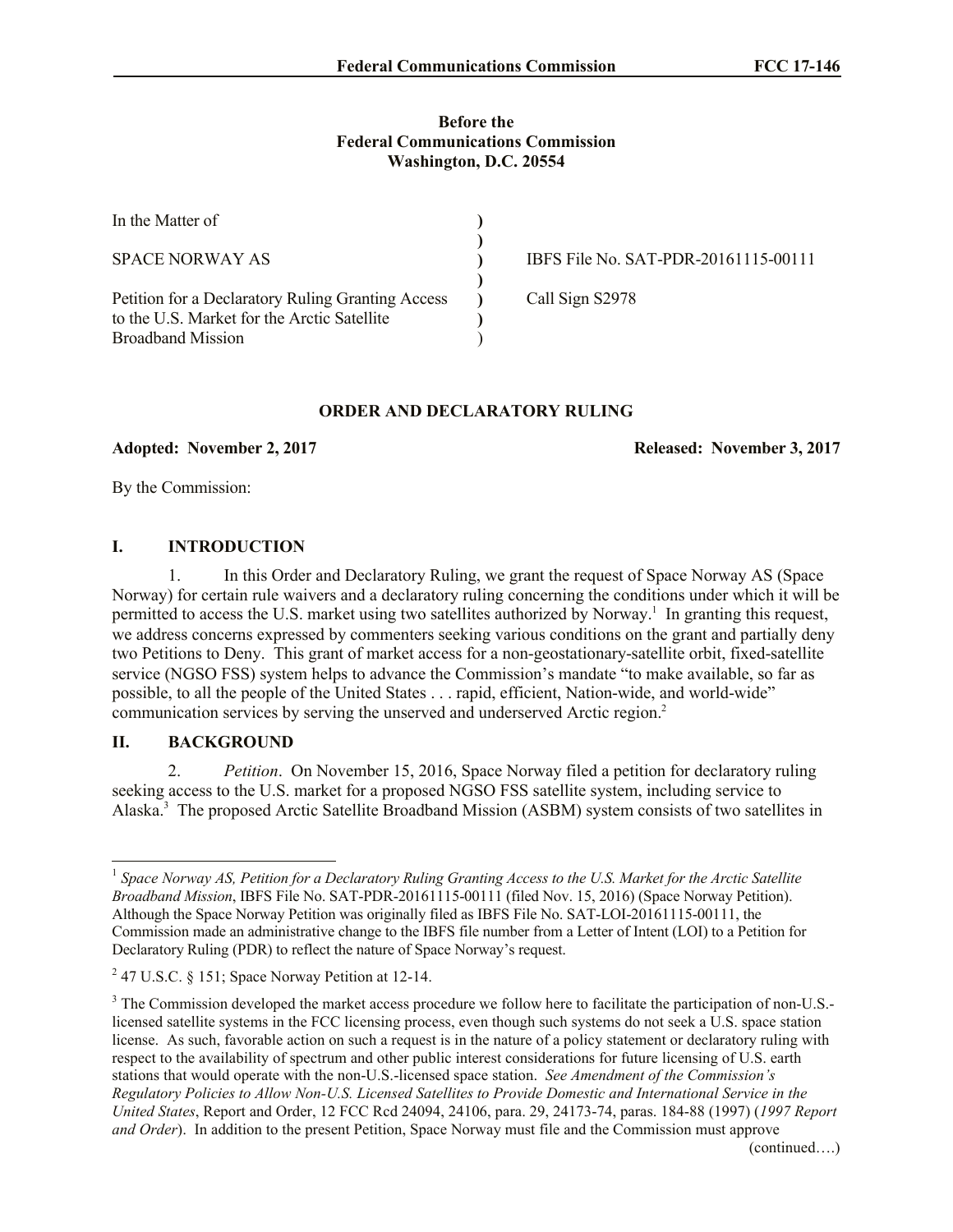one orbital plane, inclined at 63.4 degrees, with an orbit having an approximate altitude at apogee of 43,509 kilometers and at perigee of 8,089 kilometers. The satellites will operate in the 10.7-12.7 GHz (space-to-Earth), 14.0-14.5 GHz (Earth-to-space), 19.7-20.2 GHz (space-to-Earth) and 29.5-30.0 GHz (Earth-to-space) frequency bands, and are licensed by Norway<sup>4</sup> In its Petition, Space Norway sought certain waivers of the Commission's rules.<sup>5</sup>

3. *Processing Round*. On July 15, 2016, the Commission accepted for filing the petition for declaratory ruling of WorldVu Satellites Limited, d/b/a OneWeb (OneWeb).<sup>6</sup> At the same time that the Commission accepted OneWeb's Petition for filing, it initiated a processing round for additional NGSOlike applications and petitions in the frequency bands requested by OneWeb.<sup>7</sup> The processing round closed on November 15, 2016. Eleven additional applications and petitions were filed for NGSO-like satellite systems, including the petition filed by Space Norway.<sup>8</sup> On May 26, 2017, Space Norway's Petition was accepted for filing, and, at the same time, a second processing round was initiated for the additional frequency bands requested by Space Norway and other applicants and petitioners.<sup>9</sup> The second processing round closed on July 26, 2017 with two additional applications received.<sup>10</sup> Each of these applicants and petitioners proposes an NGSO FSS system that, if approved, would have the same status and would have the same rights as other participants in the same processing round in case any division of frequencies is required to avoid mutual interference.<sup>11</sup> On June 22, 2017, the Commission adopted an Order granting, with conditions, the OneWeb Petition (*OneWeb Order*).<sup>12</sup>

(Continued from previous page)

corresponding earth station applications before Space Norway may provide its proposed services in the United States.

<sup>4</sup> Space Norway's system would also utilize the 18.2-19.2 GHz (space-to-Earth) and 28.0-29.0 GHz (Earth-to-space) Ka-band frequencies for telemetry, tracking and command operations outside the United States. Space Norway is not requesting U.S. market access for these bands.

5 *See infra* paras. 15, 20. In addition, we address, on our own motion, certain waivers of our rules. *See infra* paras. 16-19.

<sup>6</sup> *OneWeb Petition Accepted for Filing, IBFS File No. SAT-LOI-20160428-00041; Cut-Off Established for Additional NGSO-Like Satellite Applications or Petitions for Operations in the 10.7-12.7 GHz, 14.0-14.5 GHz, 17.8- 18.6 GHz, 18.8-19.3 GHz, 27.5-28.35 GHz, 28.35-29.1 GHz, and 29.5-30.0 GHz Bands*, Public Notice, 31 FCC Rcd 7666 (IB 2016).

7 *Id.*; *see also* 47 CFR § 25.157(a) (defining "NGSO-like satellite operation" as operation of any NGSO satellite system, and operation of a geostationary-satellite orbit, mobile-satellite service satellite to communicate with earth stations with non-directional antennas).

8 *See* IBFS File Nos. SAT-MOD-20160624-00060 and SAT-AMD-20161115-00116 (O3b Limited); SAT-PDR-20161115-00108 (Telesat Canada); SAT-LOA-20161115-00109 (The Boeing Company); SAT-PDR-20161115- 00112 (LeoSat MA, Inc.); SAT-LOA-20161115-00113 (Karousel LLC); SAT-PDR-20161115-00114 (Kepler Communications Inc.); SAT-LOA-20161115-00117 (Audacy Corporation); SAT-LOA-20161115-00118 (Space Exploration Holdings, LLC (SpaceX)); SAT-PDR-20161115-00120 (ViaSat, Inc.); SAT-LOA-20161115-00121 (Theia Holdings A, Inc.).

<sup>9</sup> *Applications Accepted for Filing; Cut-off Established for Additional NGSO-like Satellite Applications or Petitions for Operations in the 12.75-13.25 GHz, 13.85-14.0 GHz, 18.6-18.8 GHz, 19.3-20.2 GHz, and 29.1-29.5 GHz Bands*, Public Notice, DA 17-524 (IB rel. May 26, 2017). The application of Kepler Communications Inc. was accepted for filing in a subsequent public notice. *See* Satellite Policy Branch Information: Space Station Applications Accepted for Filing, Public Notice, Report No. SAT-01259 (IB rel. Aug. 11, 2017).

<sup>10</sup> *See* IBFS File Nos. SAT-LOA-20170726-00110 (Space Exploration Holdings, LLC); SAT-LOI-20170726-00111 (New Spectrum Satellite, Ltd).

<sup>11</sup> *See infra* paras. 18-19.

<sup>12</sup> *WorldVu Satellites Limited, Petition for Declaratory Ruling Granting Access to the U.S. Market for the OneWeb NGSO FSS System*, Order and Declaratory Ruling, 32 FCC Rcd 5366 (2017) (*OneWeb Order*).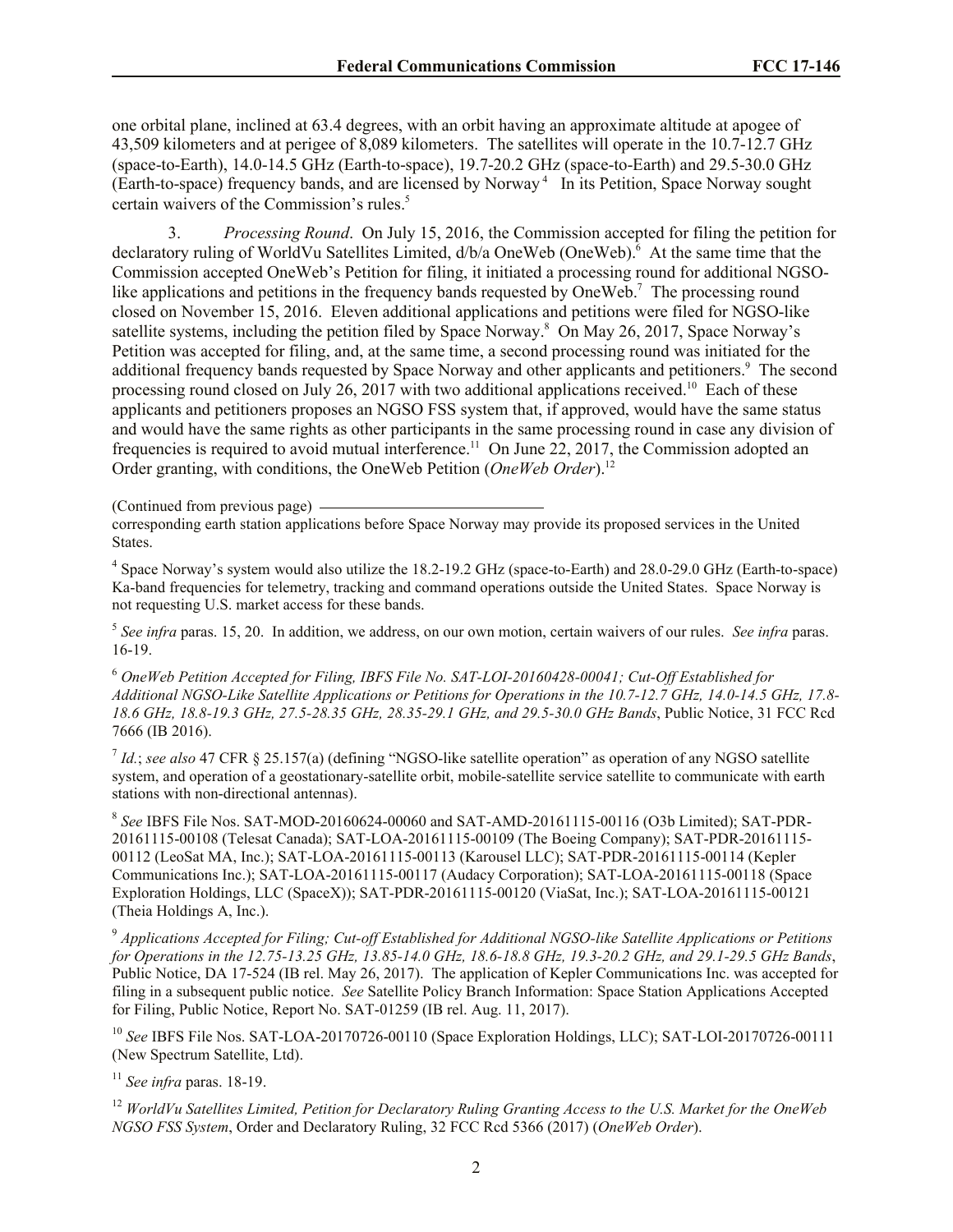4. *Comments*. Telesat Canada (Telesat) and ViaSat, Inc. (ViaSat) filed petitions to deny Space Norway's Petition, based on concerns related to international coordination and protection of GSO operations, respectively.<sup>13</sup> Space Exploration Technologies Corp. (SpaceX) filed comments expressing concerns regarding sharing spectrum with Space Norway's operations.<sup>14</sup> Relatedly, several parties oppose Space Norway's request that the other NGSO FSS systems protect Space Norway's system as if it were a geostationary system.<sup>15</sup> Other parties filed comments expressing concerns regarding all NGSO FSS applicants' compliance with single-entry and aggregate equivalent power-flux density (EPFD) limits in ITU Article 22 of the ITU Radio Regulations.<sup>16</sup> SES and O3b requested that any grant to Space Norway be subject to the same conditions that were placed on the grant of U.S. market access for the O3b NGSO FSS system.<sup>17</sup> Spire Global (Spire) requested that Space Norway provide more information on its orbital debris mitigation plans including how it would avoid collisions with or operational impacts on Spire's NGSO system during deorbit of the Space Norway satellites.<sup>18</sup> Space Norway opposed the petitions to deny and responded to the comments.<sup>19</sup>

### **III. DISCUSSION**

5. After review of the record we conclude that grant of the Space Norway Petition will serve the public interest, subject to the requirements and conditions specified herein.<sup>20</sup> Our public interest analysis considers the effect of the proposed ASBM system on competition in the United States, as well as issues of spectrum availability, eligibility requirements, operating requirements, national security, law enforcement, foreign policy, and trade.<sup>21</sup> Below, we address the various outstanding issues raised by commenters on the Petition. We also address Space Norway's waiver requests as well as other waivers which we consider on our own motion. Where appropriate, we defer matters of general applicability to ongoing or potential future rulemakings.

<sup>15</sup> Audacy Corporation (Audacy) Opposition and Response at 7-8 (arguing, in response to Space Norway's comments, that there will be no harmful interference between its system and Space Norway's system due to geographic separation as well as the earth station and satellite diversity provided through Audacy's inter-satellite links); LeoSat MA, Inc. (LeoSat) Opposition and Response at 15-16 (filed July 7, 2017); SpaceX Comments at 2; SpaceX Reply at 7 (filed July 14, 2017); Telesat Petition to Deny at 2-3; Telesat Reply at 7. *See also* Theia Holdings A, Inc. (Theia) Response at 32 (filed July 7, 2017) (stating that this issue should be addressed in relevant rulemaking proceedings not individual applications); Letter from William M. Wiltshire, Counsel to SpaceX, to Marlene H. Dortch, FCC (filed Oct. 6, 2017) (reiterating its opposition to give Space Norway special protection).

<sup>16</sup> Hughes Network Systems, LLC (Hughes) Comments at 2-3 (filed June 26, 2017); LeoSat Opposition and Response at 11-15; SES and O3b Comments at 3-6**;** SES and O3b Reply at 1-4 (filed July 14, 2017); *see generally*  ViaSat Petition to Deny or Impose Conditions; ViaSat Reply (filed July 14, 2017).

<sup>17</sup> SES and O3b Comments at 7-10.

<sup>19</sup> *See generally*, Space Norway Opposition and Response (filed July 7, 2017).

<sup>20</sup> *1997 Report and Order*, 12 FCC Rcd at 24106, para. 29.

l <sup>13</sup> See generally Telesat Canada (Telesat) Petition to Deny (filed June 26, 2017); ViaSat, Inc. (ViaSat) Petition to Deny or Impose Conditions (filed June 26, 2017).

<sup>14</sup> *See generally* Space Exploration Technologies Corp. (SpaceX) Comments (filed June 26, 2017); *see also* SES S.A. and O3b Limited (SES and O3b) Comments at 6-7 (filed June 26, 2017) (stating that it ". . . urged the Commission to reject arguments that ITU priority should determine sharing status among NGSO systems authorized to serve the U.S. market").

<sup>&</sup>lt;sup>18</sup> *See generally* Spire Global Comments (filed June 26, 2017). Spire also requested that Space Norway's grant be conditioned on submission of a final orbital debris plan and on compliance with the outcome of future rulemakings. *Id.* at 5.

<sup>&</sup>lt;sup>21</sup> *Id.* Except as otherwise discussed herein, we conclude that the Space Norway Petition satisfies these basic requirements for U.S. market access.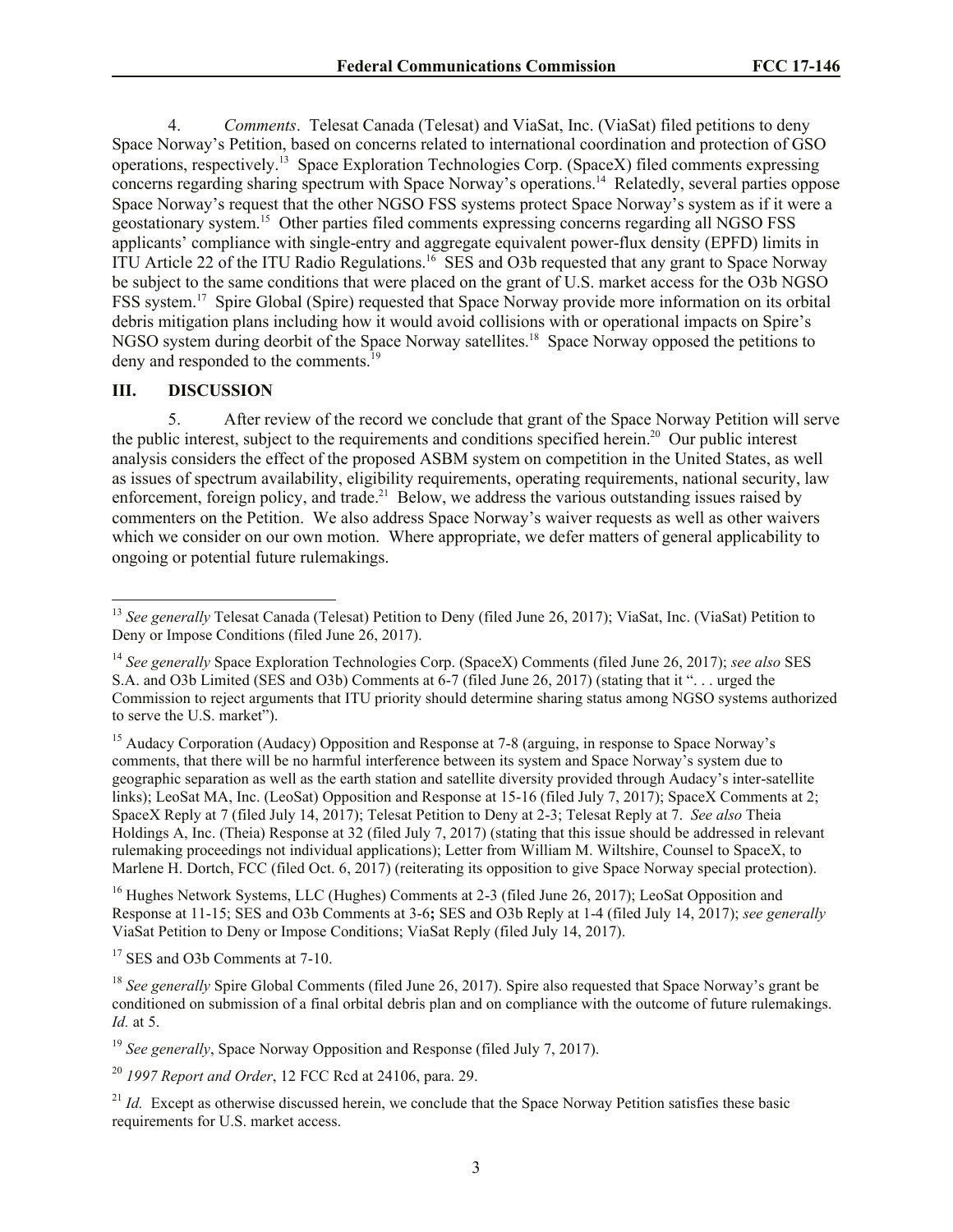6. *ITU Coordination*. In its Petition to Deny, Telesat observes that international coordination will be required between the ASBM system and its own NGSO FSS system.<sup>22</sup> Telesat argues that, at a minimum, any grant to Space Norway should be conditioned upon compliance with this international obligation. Space Norway agrees that international coordination will be required.<sup>23</sup> therefore, we have included a coordination condition below as a requirement of the grant, resolving Telesat's concerns and thereby eliminating them as a basis for denying Space Norway's Petition.<sup>24</sup> We recently declined to adopt Telesat's proposal to award priority according to ITU filing dates,<sup>25</sup> and we deny Telesat's petition in so far as it reiterates Telesat's ITU filing date priority proposal.

7. *EPFD Limits*. We find that Space Norway's demonstrations in its Petition and associated filings are sufficient to justify this grant of market access. However, to ensure that Space Norway will satisfy its EPFD obligations going forward, we condition this grant on Space Norway receiving a favorable or "qualified favorable" finding of its EPFD demonstration from the ITU prior to initiation of service.<sup>26</sup> Review by the ITU of Space Norway's compliance with ITU EPFD limits in the Ka-band, using methods now approved by the ITU,<sup>27</sup> will provide assurances that Space Norway will comply with the Ka-band EPFD limits specified in Article 22 of the Radio Regulations beyond the other technical demonstrations that Norway has already provided.

8. In addition, as a condition to this grant of U.S. market access, Space Norway must communicate the ITU finding to the Commission and submit the files containing the data used as input to the ITU validation software.<sup>28</sup> We find such a requirement satisfies the concerns of GSO FSS operators who request verification, either by the Commission or third parties, of the complete set of input

l

<sup>22</sup> *See generally* Telesat Petition to Deny; Telesat Reply (filed July 14, 2017); *see also* International

Telecommunication Union (ITU) Radio Regulations, No. 9.12 (requiring coordination of certain NGSO systems), No. 9.53 (requiring both parties in coordination to "make every possible mutual effort to overcome [coordination] difficulties, in a manner acceptable to the parties concerned"), No. 11.42 (requiring the immediate cessation of harmful interference actually caused to a recorded assignment with which coordination is required but has not been effected).

<sup>23</sup> *See* Space Norway Response at 2-7. *See also* Letter from Phillip L. Spector, Attorney for Space Norway AS, to Marlene H. Dorch, FCC (filed Sept. 19, 2017) (supporting the Commission's proposal in the NGSO FSS rulemaking to coordinate in good faith).

<sup>&</sup>lt;sup>24</sup> Compliance with ITU coordination procedures is a requirement of the ITU Radio Regulations, which hold the force of treaty to which the United States is a party. Such compliance is a typical condition of both U.S. space station licenses and grants of U.S. market access. *See* 47 CFR § 25.111(b); *see, e.g.*, *Inmarsat Mobile Networks, Inc., Application to Operate a Fixed-Satellite Service Gateway Earth Station Facility in Lino Lakes, Minnesota with the Inmarsat-5 F2 Space Station*, Order and Authorization and Declaratory Ruling, 30 FCC Rcd. 2770, 2784, para. 41c (IB 2015).

<sup>25</sup> *Update to Parts 2 and 25 Concerning Non-Geostationary, Fixed-Satellite Service Systems and Related Matters,*  Report and Order and Further Notice of Proposed Rulemaking, FCC 17-122, para. 50 (Sept. 27, 2017) (*NGSO FSS Order* or *NGSO FSS FNPRM*). The rules adopted in this proceeding will go into effect 30 days after publication of the Report and Order in the Federal Register, except that those amendments which contain new and modified information collection requirements that require approval by the Office of Management and Budget under the Paperwork Reduction Act will become effective after the Commission publishes a notice in the Federal Register announcing such approval and the relevant effective date.

<sup>&</sup>lt;sup>26</sup> As in the *OneWeb Order*, we also require that Space Norway provide a showing of compliance with a different set of EPFD limits 90 days prior to the initiation of service.

<sup>&</sup>lt;sup>27</sup> Letter from Francois Rancy, Director, ITU Radiocommunication Bureau, to Administrations of ITU Member States, "Examinations under Resolution 85 (WRC-03)" (Dec. 6, 2016), https://www.itu.int/md/R00-CR-CIR-0414/en.

<sup>&</sup>lt;sup>28</sup> *Id.* If the files have already been submitted to the Commission and do not need any update, then Space Norway need not resubmit these files.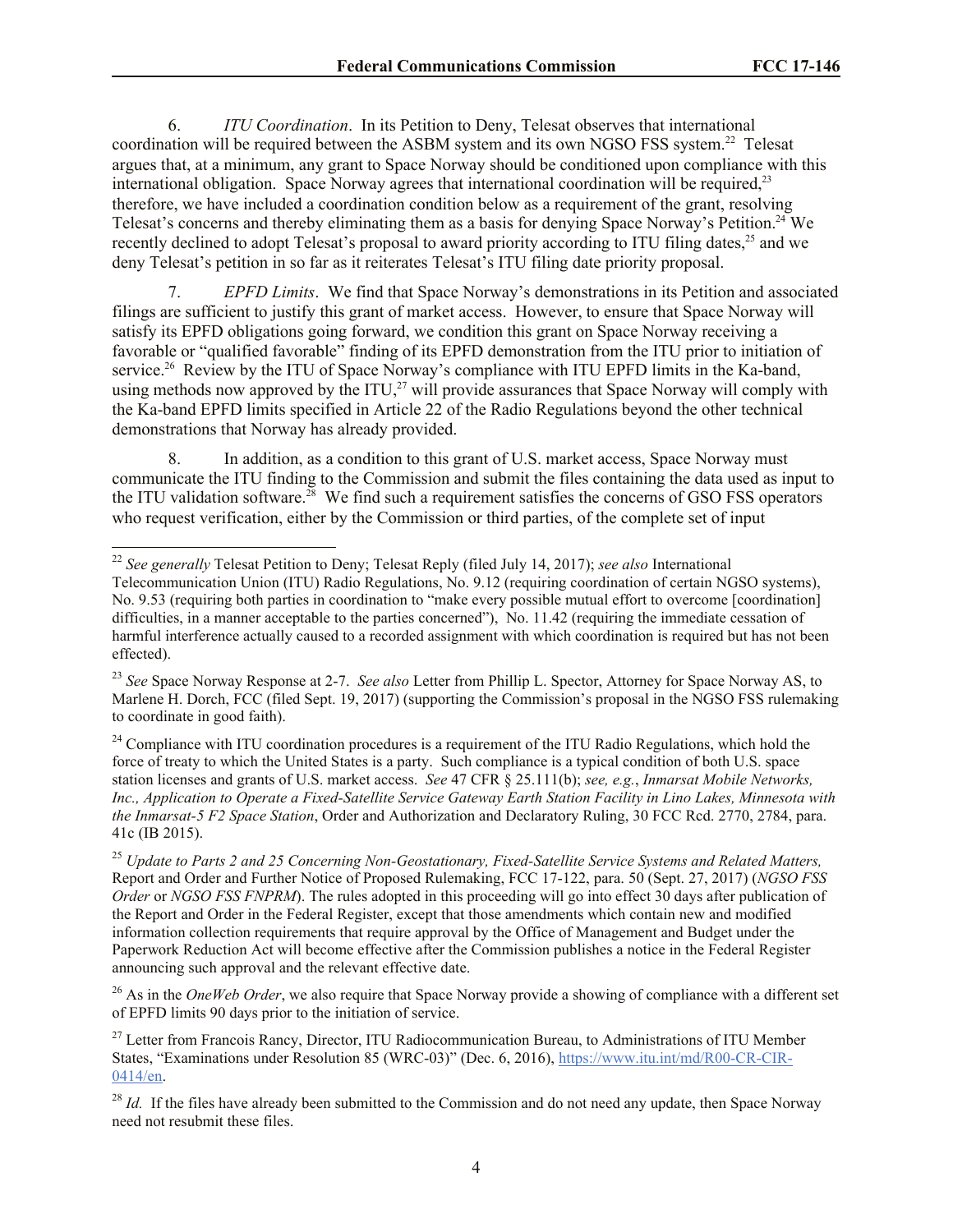information used for the EPFD showing to the ITU.<sup>29</sup> Submission of the data input files used for the ITU validation of Article 22 limits will allow such verification, either by the Commission or third-parties.

9. As in the *OneWeb Order*, we are permitting Space Norway to operate up to the power flux-density and EPFD levels specified in applicable regulations, rather than the specific demonstrations in its application. We find this flexibility is warranted given the preliminary nature of the system design, the fact that this grant is conditioned on Space Norway's satisfaction of the ITU's EPFD assessment, and the condition that Space Norway cooperate with other NGSO operators to meet limits for aggregate EPFD. We therefore reject ViaSat's arguments that Space Norway should be limited to the levels used in the EPFD demonstration in its application.<sup>30</sup>

10. *Orbital Debris*. An applicant for a space station authorization must submit a description of the design and operational strategies that it will use to mitigate orbital debris, including a statement detailing post-mission disposal plans for space stations at the end of their operating life.<sup>31</sup> Space Norway included an orbital debris mitigation plan in its application.<sup>32</sup> Thereafter, the International Bureau's Satellite Division (Division) sent a letter to Space Norway requesting additional information regarding its orbital debris mitigation plan.<sup>33</sup> On May 5, 2017, Space Norway responded to the Division's questions, but also stated that it could not provide definitive responses to all of the orbital debris mitigation questions because it had not yet selected a satellite manufacturer to assist with the design, development, and manufacture of the ASBM system.<sup>34</sup> On June 26, 2017, Spire filed comments in response to the Public Notice accepting for filing Space Norway's Petition. Spire argues that: (1) more information is needed regarding Space Norway's post-mission disposal plans through atmospheric re-entry so that existing operators can assess the risk by Space Norway's system; (2) systems without final designs, including Space Norway's system, should be required, through a grant condition, to submit an updated orbital debris mitigation plan once its system design is finalized; and (3) the Commission should condition Space Norway's grant of market access on the outcome of future rulemakings.<sup>35</sup> Space Norway responded that it provided additional information in its May 5 Letter regarding orbital debris mitigation, but was willing to provide any additional information that the Commission needs.<sup>36</sup>

11. Space Norway indicates that its debris mitigation plan is a preliminary assessment pending the final constellation design.<sup>37</sup> Accordingly, we condition grant of the Space Norway Petition on Space Norway presenting and the Commission granting a modification of this market access grant to

l

<sup>32</sup> *See* Space Norway Petition Attach. A. Technical Information to Supplement Schedule S, at 13-18.

<sup>33</sup> See Letter from Jose P. Albuquerque, Chief, Satellite Division, International Bureau, FCC, to Birger A. Johansen, Space Norway AS (Mar. 10, 2017) (March 10 Letter).

<sup>34</sup> *See* Letter from Phillip L. Spector and Lafayette Greenfield, Attorneys for Space Norway AS, to Jose P. Albuquerque, Chief, Satellite Division, International Bureau, FCC (filed May 5, 2017) (May 5 Letter). We note that, on March 29, 2017, Space Norway requested an extension of the deadline to respond to the March 10 Letter, which the Satellite Division granted on April 6, 2017. *See* Letter from Phillip L. Spector and Lafayette Greenfield, Attorneys for Space Norway AS, to Jose P. Albuquerque, Chief, Satellite Division, International Bureau, FCC (filed Mar. 29, 2017).

<sup>35</sup> Spire Global Comments at 2-5.

<sup>36</sup> Space Norway Response at 12.

<sup>37</sup> See generally May 5 Letter (stating that Space Norway cannot at this time provide definitive responses to all questions regarding space orbital debris mitigation posed by the FCC because its satellites have yet to be designed).

<sup>29</sup> *See, e.g.,* Letter from Susan H. Crandall, Associate General Counsel, Intelsat Corporation, to Marlene H. Dortch, Secretary, FCC, IB Docket No. 16-408 (filed Sept. 15, 2017) (stressing the importance of EPFD limits specified in Article 22 to protect GSO satellites from harmful interference from NGSO systems).

<sup>&</sup>lt;sup>30</sup> ViaSat Petition to Deny at 5-8.

<sup>31</sup> *Mitigation of Orbital Debris*, 19 FCC Rcd 11567, 11619; 47 CFR § 25.114(d)(14).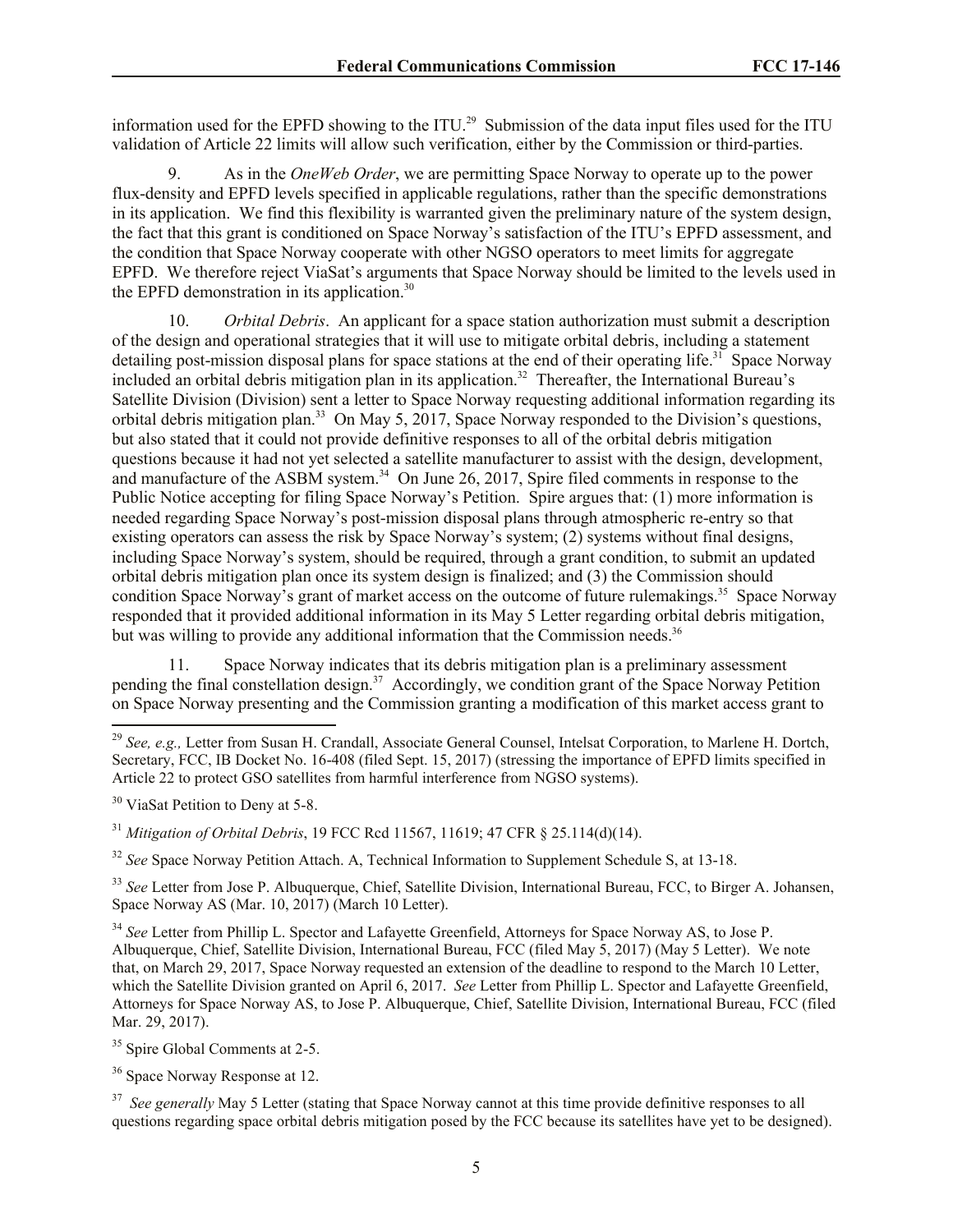include a final orbital debris mitigation plan.<sup>38</sup> This modification should provide, among other things: (1) with regard to assessing and limiting the probability of accidental explosions during and after completion of mission operations, the volume, pressure and mass of xenon remain at end-of-mission, as well as the volume and burst pressure of the tanks; (2) with regard to the accuracy with which the parameters of the satellite orbit will be maintained, the accuracy or orbital tolerance with which the orbit will be maintained including the apogee, perigee, inclination, and the right ascension of the ascending node; and (3) with regard to the re-entry phase, an analysis of the extent to which circularization of satellite orbits can be expected.

12. *Matters Broadly Applicable to NGSO FSS Applications*. As discussed above, certain parties<sup>39</sup> oppose Space Norway's proposal that the Commission should require low Earth orbit (LEO) and medium Earth orbit (MEO) NGSO systems to protect certain high Earth orbit (HEO) systems such as the ASBM system. $40$  In addition, SpaceX argues that the ASBM system design makes inefficient use of spectrum and will hinder shared spectrum use by other NGSO operators.<sup>41</sup> ViaSat argues that the Space Norway and other pending NGSO FSS applications, if granted, will interfere with its GSO system because the EPFD limits the Commission has proposed for the Ka-band are inadequate, and requests that the Commission deny those applications or impose its requested conditions.<sup>42</sup> Hughes urges the Commission to adopt mechanisms for ensuring that aggregate EPFD limits are met by all NGSO systems authorized in the United States.<sup>43</sup>

13. All of these comments raise issues of general applicability that are more appropriately addressed in the context of a rulemaking proceeding. Several of these issues were raised in an ongoing rulemaking proceeding concerning NGSO FSS matters,<sup>44</sup> and addressed in a Report and Order adopted on September 26, 2017. $45$  Even if we agreed with commenters that it would be appropriate to address these concerns in conditions of grant, we do not think that the record is sufficiently developed in this

 $\overline{\phantom{a}}$ 

<sup>41</sup> SpaceX Comments at 2-6, 9-10. SpaceX further states, that, at a minimum, the Commission should condition Space Norway's application on compliance with the outcome of the NGSO rulemaking proceeding. *Id.* at 10.

<sup>42</sup> *See generally*, ViaSat Petition to Deny or Impose Conditions.

<sup>44</sup> *See generally, Update to Parts 2 and 25 Concerning Non-Geostationary, Fixed-Satellite Service Systems and Related Matters,* Notice of Proposed Rulemaking, 31 FCC Rcd 13651 (2016) (*NGSO FSS NPRM*).

 $38$  The International Bureau has previously required applicants to file a modification application including updated orbital debris mitigation information in some instances*. See Northrop Grumman Space & Mission Systems Corp*., Order and Authorization, 24 FCC Rcd 2330, 2363-64, para. 102 (IB 2009) (Northrop Grumman Order); *ContactMEO Communications, LLC*, Order and Authorization, 21 FCC Rcd 4035, 4052-53, para. 47 (IB 2006).

<sup>39</sup> *See supra*, para. 4.

<sup>&</sup>lt;sup>40</sup> Response of Space Norway AS to Comments and Opposition to Petitions to Deny at  $3-4$  (filed July 7, 2017) (Space Norway Response). According to Space Norway, the ASBM system ". . . . can co-exist with other lower orbit NGSO systems in the same manner as can GSO systems, with the same protection levels and mechanisms." *Id.* at 5 (citing *Comments of Space Norway AS*, IB Docket No. 16-408, at 10-11 (filed Feb. 27, 2017)). *See also id.* at 7-10 (explaining that, for spectrum sharing between the ASBM system and SpaceX's system, the situation would be similar to one between GSO satellites and large LEO constellations).

<sup>&</sup>lt;sup>43</sup> Hughes Comments at 3; letter from Brennan T. Price, Senior Principal Engineer, Regulatory Affairs, EchoStar Corporation, to Marlene H. Dortch, Secretary, FCC (filed Aug. 2, 2017). *See also* SES S.A. and O3b Comments at 5-6 (stating that the Commission should be prepared to step in as needed in order to provide a solution to constrain aggregate EPFD levels).

<sup>45</sup> *See generally*, *NGSO FSS Order*. The rules adopted in that proceeding will go into effect 30 days after publication of the Report and Order in the Federal Register, except that those amendments which contain new and modified information collection requirements that require approval by the Office of Management and Budget under the Paperwork Reduction Act will become effective after the Commission publishes a notice in the Federal Register announcing such approval and the relevant effective date.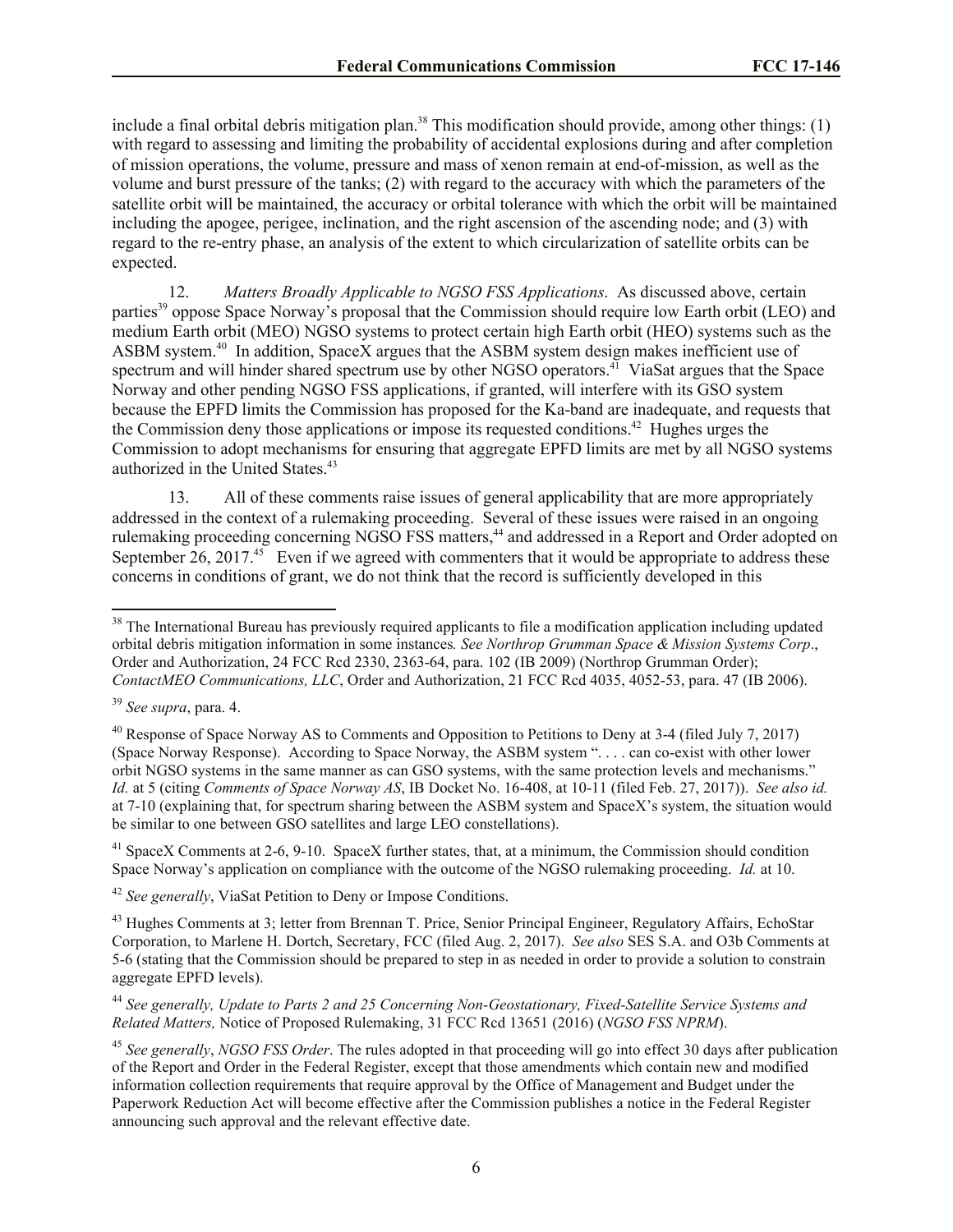proceeding on any of these points to support such conditions. SpaceX asks that we consider conditions that would promote efficient use of spectrum, but provides little guidance on what precisely it thinks that the Commission should do to promote such efficiency. Similarly, Hughes and ViaSat express concerns about international EPFD limits and aggregate EPFD enforcement mechanisms, but the record is not sufficiently developed to adopt any conditions at this time, and such concerns are more appropriately addressed in the context of a rulemaking proceeding.<sup>46</sup> Space Norway's request for a condition requiring other NGSO FSS applicants to protect the Space Norway NGSO system as though it were a GSO space station is not based on any precedent and essentially requests that the Commission reevaluate its licensing procedures with regard to an entire class of NGSO systems, *i.e.* those with highly-elliptical orbits. As indicated above, we defer consideration of broadly applicable matters to that proceeding and other future rulemakings, and we condition grant of the Space Norway Petition on the outcome of any rulemaking proceedings, including our most recent NGSO FSS decision.<sup>47</sup> We note that, as with the *OneWeb Order*, grant of the Space Norway Petition will not prejudge any decision, including a contrary action, in any pending or future rulemaking proceeding.<sup>48</sup> Rather, decisions of general applicability in such proceedings will be based on the totality of comments and proposals in those proceedings.<sup>49</sup> In any event, Space Norway will not receive any special exemptions to determinations made in these rulemakings based solely on this grant, should Space Norway choose to accept it.<sup>50</sup>

14. *Conditions*. Below, we condition this grant of U.S. market access in response to comments and as warranted in the public interest. These conditions relate to ITU coordination, power limits, avoidance of in-line interference, orbital debris mitigation, future rulemakings, bond and milestone requirements, and other existing requirements in our rules and in footnotes to the Table of Frequency Allocations. We also include specific conditions related to our waiver grants. To the extent that the Space Norway Petition raises the same concerns as OneWeb, we impose substantially identical conditions on Space Norway as we did in the *OneWeb Order*. In their comments, SES and O3b ask that we impose on any grant for the ASBM system the same conditions that were imposed on O3b's NGSO FSS constellation.<sup>51</sup> As in the *OneWeb Order*, we do so below, with one exception. O3b's grant of market access and earth station authorizations permit continued communications with the O3b constellation even

 $\overline{\phantom{a}}$ 

<sup>49</sup> To the extent that commenters believe that these generally applicable concerns are not already addressed by ongoing rulemakings, we remind commenters that they have the option to file petitions for rulemaking with the Commission.

<sup>&</sup>lt;sup>46</sup> Recently, we considered ViaSat's concerns regarding the sufficiency of existing international EPFD limits and found that the ViaSat has not proposed any new EPFD limits and it would not be advisable to remain without Kaband EPFD limits in our rules pending such deliberations. *NGSO FSS Order*at at 12-13, para. 35.

<sup>&</sup>lt;sup>47</sup> Thus, we decline to grant the ViaSat Petition to Deny or Impose Conditions, with the exception of its request to condition the grant on the outcome of rulemaking proceedings, including the NGSO FSS rulemaking proceeding.

<sup>48</sup> *See, e.g*., *NGSO FSS Order*; *Use of Spectrum Bands Above 24 GHz For Mobile Radio Services*, Report and Order and Further Notice of Proposed Rulemaking, 31 FCC Rec 8014 (2016) (Spectrum Frontiers R&O and FNPRM); *Expanding Flexible Use in Mid-Band Spectrum Between 3.7 and 24 GHz*, Notice of Inquiry, 32 FCC Rec. 6373, 6377 n.14 (2017) (Mid-Band NOI); *Petition of MVDDS 5G Coalition for Rulemaking to Permit Use of the 12.2-12.7 GHz Band for Two-Way Mobile Broadband Service*, RM-11768, Public Notice, Consumer and Governmental Affairs Bureau Reference Information Center Petition for Rulemaking Filed, Report No. 3042, (CGB, May 9, 2016); *see also OneWeb Order*, 32 FCC Rcd 5369.

 $50$  Space Norway may petition for reconsideration of this grant to seek deferral of any of its conditions until after the Commission has made a determination on the relevant issues in the pending NGSO FSS rulemaking. *See* 47 CFR §  $1.106(c)(2)$ .

<sup>51</sup> SES and O3b Comments at 8-10. Specifically, SES and O3b requested that the Commission include, from the O3b Grant, Conditions 2-10 and Condition 12 for all Ku-/Ka-band NGSO grants and Conditions 1, 11 and 15 for U.S. market access Ku-/Ka-band NGSO grants. *Id. See also O3b Limited*, IBFS File Nos. SAT-LOI-20141029- 00118 and SAT-AMD-20150115-00004 (grant stamp dated Jan. 22, 2015).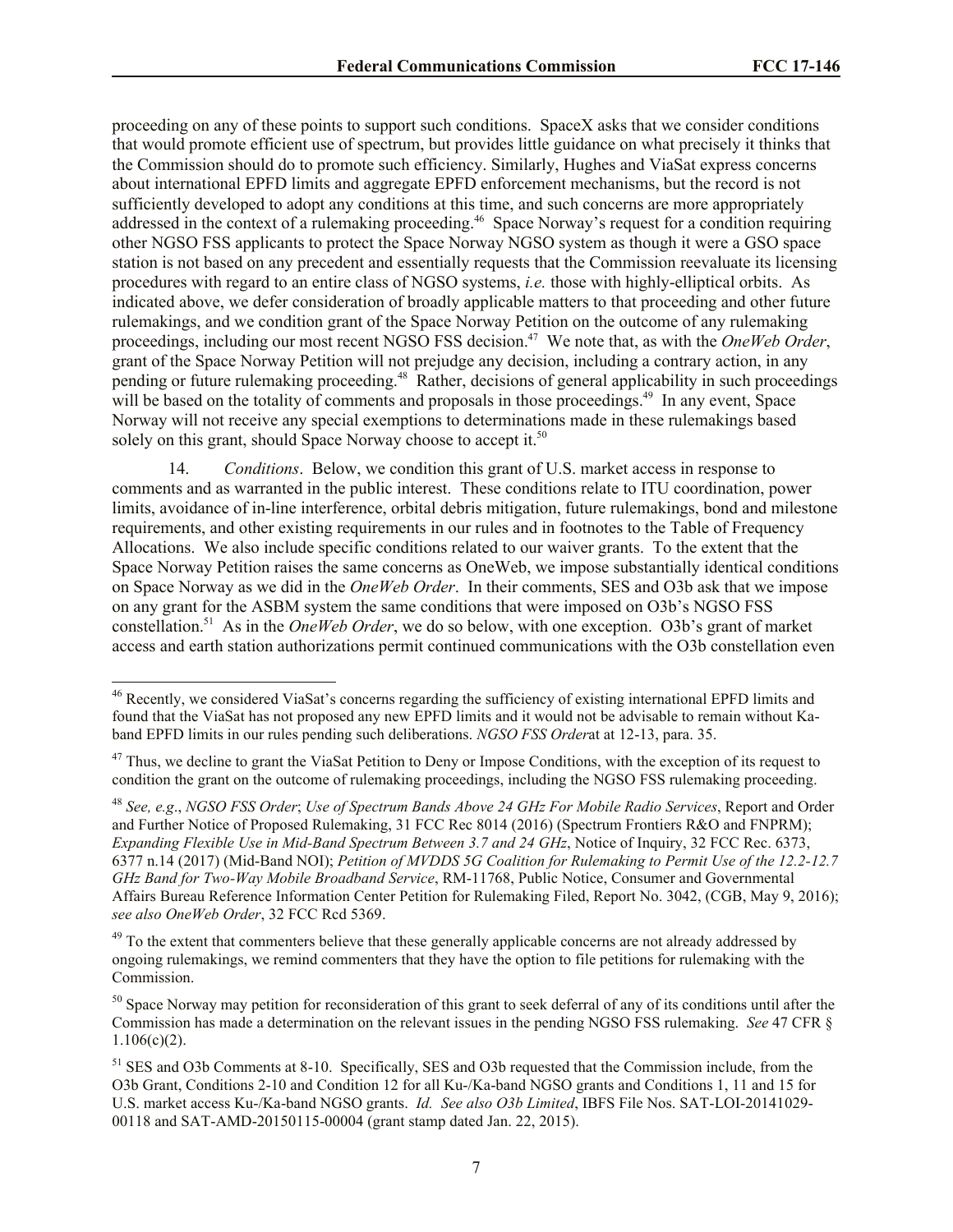if O3b makes certain adjustments to its constellation configuration.<sup>52</sup> Space Norway has not requested such a condition, and, in any event, it is unclear from the record whether such a condition is appropriate for Space Norway's constellation configuration. Accordingly, we do not include such a condition below.<sup>53</sup>

15. *Waiver Standard*. Space Norway seeks waivers of several of the Commission's rules. Generally, the Commission may waive any rule for good cause shown.<sup>54</sup> Waiver is appropriate where the particular facts make strict compliance inconsistent with the public interest.<sup>55</sup> In making this determination, we may take into account considerations of hardship, equity, or more effective implementation of overall policy on an individual basis.<sup>56</sup> Waiver is therefore appropriate if special circumstances warrant a deviation from the general rule and such deviation will serve the public interest.<sup>57</sup> The Commission may also waive any rule on its own motion.<sup>58</sup> Below, we address Space Norway's request for rule waivers and we waive certain rules on our own motion.<sup>59</sup>

16. *Waivers for 19*.*7-20.2 GHz.* Space Norway proposed operations require a waiver of the Commission's Ka-band Plan for market access in the 19.7-20.2 GHz frequency band.<sup>60</sup> The 19.7-20.2 GHz frequency band is allocated to the fixed-satellite service and mobile-satellite service (space-to-Earth) on a primary basis;<sup>61</sup> however, the Commission's Ka-band Plan designates this band for the use by the GSO FSS, rather than NGSO FSS, systems.<sup>62</sup> In its petition, Space Norway provided technical demonstrations to show that it will comply with international EPFD limits designed to protect GSO

<sup>54</sup> 47 CFR § 1.3.

<sup>55</sup> *Northeast Cellular Tel. Co. v. FCC*, 897 F.2d 1164, 1166 (D.C. Cir. 1990).

<sup>56</sup> *WAIT Radio v. FCC*, 418 F.2d 1153, 1159 (D.C. Cir. 1969), *cert. denied*, 409 U.S. 1027 (1972); *Northeast Cellular*, 897 F.2d at 1166.

<sup>57</sup> *Northeast Cellular*, 897 F.2d at 1166.

<sup>58</sup> 47 CFR § 1.3.

 $59$  Space Norway requests waivers of the geographic coverage requirements in sections 25.145(c) and 25.146(i) of the Commission's rules. Space Norway Petition at 12. On our own motion, we address waivers of the Commission's Ka-band Plan for operations in the 19.7-20.2 GHz frequency band and the band-splitting procedure in section 25.157(e) of the Commission's rules. We also dismiss without prejudice Space Norway's request for waiver of section 25.202(a)(1), n.6, restricting use of the 10.7-11.7 GHz band by NGSO FSS systems to operations with gateway earth stations, as this matter should be considered in connection with such an earth station application. *See* Space Norway Petition at 10-11.

<sup>60</sup> *See 2000 18 GHz Band Order*, 15 FCC Rcd 13443-44, para. 28 (removing secondary NGSO FSS allocation in the 19.7-20.2 GHz frequency band).

<sup>61</sup> 47 CFR § 2.106.

<sup>62</sup> *Redesignation of the 17.7-19.7 GHz Frequency Band, Blanket Licensing of Satellite Earth Stations in the 17.7- 20.2 GHz and 27.5-30.0 GHz Frequency Bands, and the Allocation of Additional Spectrum in the 17.3-17.8 GHz and 24.75-25.25 GHz Frequency Bands for Broadcast Satellite-Service Use*, Report and Order, 15 FCC Rcd 13430, 13443-44, para. 28 (2000).

 $\overline{\phantom{a}}$ <sup>52</sup> *Id.* at Condition 11.

<sup>&</sup>lt;sup>53</sup> To the extent that O3b is concerned about the status of its current and future operations relative to other NGSO systems, we note that, as a participant in the processing rounds, such concerns will be addressed when the Commission acts on O3b's pending petition. *See O3b Limited*, IBFS File Nos. SAT-AMD-20161115-00116 and SAT-MOD-20160624-00060.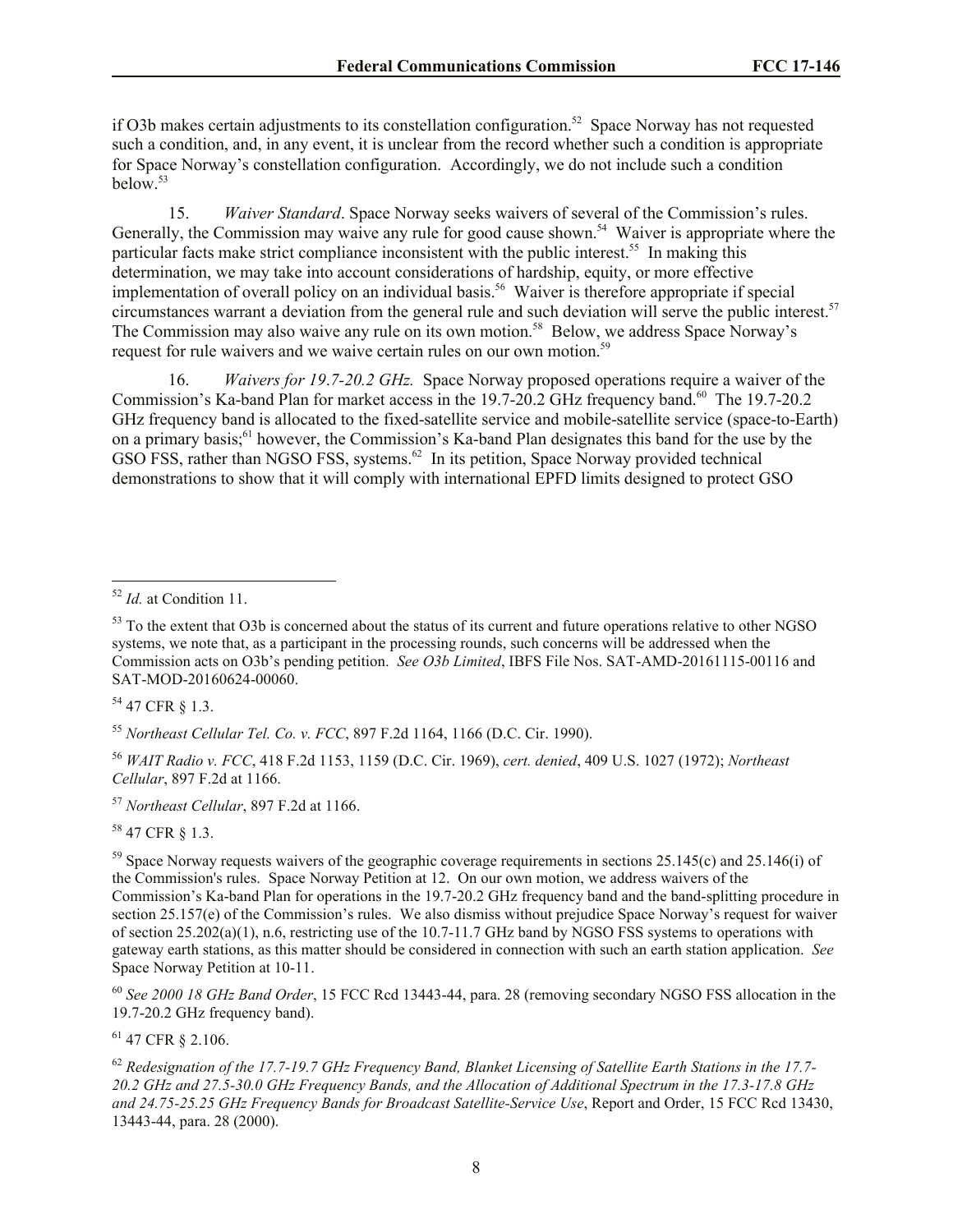networks in the 19.7-20.2 GHz band set forth in Article 22 of the ITU Radio Regulations.<sup>63</sup> In addition, Space Norway states that it will not cause harmful interference to GSO FSS operators.<sup>64</sup>

17. In light of Space Norway's technical demonstrations, and its willingness to protect GSO operations, we find good cause to grant, on our own motion, a waiver of the Commission's Ka-band Plan in this frequency band. This finding is similar to waivers previously granted for NGSO operations in the 19.7-20.2 GHz frequency band<sup>65</sup> and is also consistent with the proposal that the Commission recently adopted to allow NGSO FSS operations in this band on a secondary basis, subject to certain power limits.<sup>66</sup> Space Norway provided technical demonstrations of how it will protect primary GSO FSS operations. Grant of this waiver will not undermine the purpose of the Ka-band Plan, which is to ensure that primary users of the 19.7-20.2 GHz band are not constrained. We therefore conclude that a waiver is justified until such time as the change to the Commission's Ka-band Plan becomes effective. We grant this waiver for Space Norway's non-conforming operations in this band on condition that Space Norway will not claim protection from harmful interference in this band and remind Space Norway that it undertakes these operations at its own risk.

18. *Waiver of Band-Splitting Procedure*. Space Norway seeks to operate in the United States throughout the 10.7-12.7 GHz, 14-14.5 GHz, 19.7-20.2 GHz, and 29.5-30 GHz frequency bands. In frequencies that include some of these bands, specifically the 10.7-12.7 GHz and 14.0-14.5 GHz bands, the Commission has adopted rules and policies to allow shared use of frequencies among NGSO FSS systems by avoidance of in-line interference events.<sup>67</sup> In other bands, section 25.157(e) of the Commission's rules provides for "available spectrum" to be "divided equally" among the applications granted as the result of a processing round.<sup>68</sup> This rule presumes that NGSO operators cannot use the same frequencies without causing harmful interference to each other, and therefore must be assigned discrete segments of the requested band. Below, we address a waiver, on our own motion, of section 25.157(e) to permit Space Norway to share the 19.7-20.2 GHz and 29.5-30 GHz bands with other NGSO FSS operators through avoidance of in-line interference events, rather than by assignment of only a portion of these bands.

19. Based on our technical review of the Space Norway Petition and of other applications and petitions that were submitted in the processing rounds, we conclude that sharing will be possible between the ASBM system, OneWeb, and other proposed NGSO FSS systems in all of the bands requested by Space Norway. The ASBM space stations will utilize steerable user beams while the earth stations that will communicate with the satellites in the constellation will have directional antennas.<sup>69</sup> This directionality, which permits avoidance of in-line interference with other NGSO FSS systems in the 10.7- 12.7 GHz and 14-14.5 GHz bands, also permits avoidance of in-line interference in the 19.7-20.2 GHz and 29.5-30 GHz bands. Thus, because Space Norway's particular system design enables sharing by avoiding in-line interference events in all requested bands, division of available spectrum would be

l

<sup>68</sup> 47 CFR § 25.157(e).

 $63$  Space Norway Petition, Annex 3, Demonstration of EPFD Compliance in Ka-band, at 41, 45-49.

<sup>&</sup>lt;sup>64</sup> Space Norway Petition at 5-6.

<sup>65</sup> *See, e.g.*, *Northrop Grumman Order*, 24 FCC Rcd. at 2353-55 (permitting NGSO operations in the 19.7-20.2 GHz frequency band due to, *inter alia*, demonstrated compliance with ITU EPFD limits and the non-interference basis of such operations).

<sup>66</sup> *NGSO FSS Order* at at 5, paras. 9-10.

<sup>67</sup> 47 CFR § 25.261; *The Establishment of Policies and Service Rules for the Non-Geostationary Satellite Orbit, Fixed Satellite Service in the Ka-band*, Report and Order, 18 FCC Rcd 14708, 14714, para. 18 (2003); *The Establishment of Policies and Service Rules for the Non-Geostationary Satellite Orbit, Fixed Satellite Service in the Ku-band*, Report and Order, 17 FCC Rcd 7841, 7850, para. 27 (2002).

<sup>69</sup> Space Norway Petition at 2.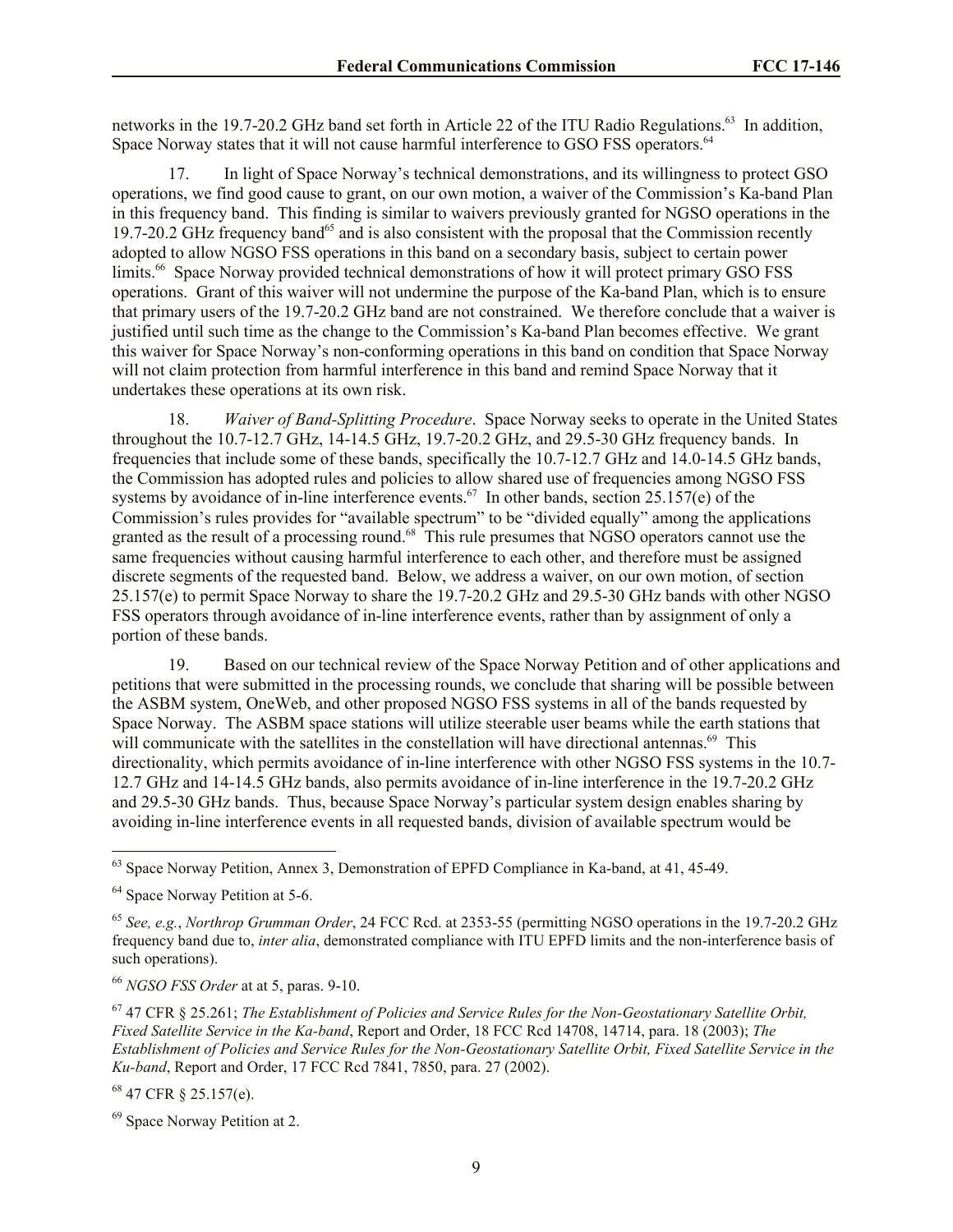unnecessarily restrictive. Grant of a waiver in this instance will not undermine the purpose of section 25.157(e) since we recently adopted changes to the Commission's rules that will apply a spectrum sharing mechanism to all NGSO FSS systems that have sharing capabilities (e.g., directional earth station antennas), regardless of the frequency bands used.<sup>70</sup> Because these changes are not yet effective, we grant a waiver of section 25.157(e) consistent with the Commission's grant of a similar waiver in the *OneWeb Order*. 71

20. *Geographic Coverage Requirements.* Space Norway requests a waiver of geographic coverage requirements in sections 25.145(c) and 25.146(i)(1), (2) of the Commission's rules because the ASBM system's coverage area is limited to the pan-Arctic region above 55 degrees north latitude.<sup>72</sup> Sections  $25.145(c)$  and  $25.146(i)$  require  $FSS<sup>73</sup>$  systems using certain Ka- and Ku-band frequencies, respectively, to provide service coverage to (i) all locations as far north as 70 degrees latitude and as far south as 55 degrees latitude for at least 75% of every 24 hour period and (ii) on a continuous basis throughout the fifty states, Puerto Rico and the U.S. Virgin Islands. We find that a grant of these waivers will serve the public interest. With respect to the national coverage requirement, we note that Space Norway intends to provide reliable connectivity service to the unserved and underserved population in Alaska, thereby helping to promote the Commission's goal to ensure reliable communications connectivity in every state.<sup>74</sup> We also recognize that several of the other NGSO FSS applicants intend to provide communications coverage to all U.S. states and territories, thereby mitigating concerns about Space Norway's lack of coverage to other regions of the United States.<sup>75</sup> Further, the Commission has previously granted a waiver of the geographic coverage requirements for another NGSO FSS system, the O3b Limited system, due to its particular system design.<sup>76</sup> Space Norway states that the ASBM system is designed to provide pan-Artic coverage above 55 degrees North latitude and, therefore, does not have the technical capability to provide a wider range of geographic coverage that would allow it to meet either the national or international coverage requirements.<sup>77</sup> Relatedly, the Commission has recently eliminated the international coverage requirement,<sup>78</sup> recognizing that such a requirement may inhibit certain NGSO system designs.<sup>79</sup> Accordingly, and considering that elimination of the international requirement is not yet effective, we grant waivers of both geographic coverage requirements for the ASBM system.

21. *Other*. In the 14-14.2 GHz band, the National Aeronautics and Space Administration operates Tracking and Data Relay Satellite System facilities at three locations: Guam (latitude 13°36′55″ N, longitude 144°51′22″ E); White Sands, New Mexico (latitude 32°20′59″ N, longitude 106°36′31″ W and latitude 32°32′40″ N, longitude 106°36′48″ W); and Blossom Point, Maryland. For transmissions in the 14-14.2 GHz band from NGSO FSS earth stations located within 125 kilometers of these three sites, the earth station operators should take account of the NASA facilities.

<sup>74</sup> *See* Space Norway Petition at 12.

 $\overline{\phantom{a}}$ 

<sup>76</sup> *See O3b Limited*, IBFS File Nos. SAT-LOI-20141029-00118 and SAT-AMD-20151115-00004.

<sup>77</sup> Space Norway Petition at 11-12.

<sup>70</sup> *NGSO FSS Order* at 18, para. 52 (applying the newly adopted spectrum sharing mechanism to NGSO FSS systems in any frequency band).

<sup>71</sup> *See OneWeb Order*, 32 FCC Rcd at 5379, para. 29.

<sup>72</sup> Space Norway Petition at 11-12; 47 CFR §§ 25.145(c), 25.146(i).

<sup>&</sup>lt;sup>73</sup> Section 25.145 governs licensing provisions for the FSS in the 18.3-20.2 GHz and 28.35-30 GHz bands; section 25.146 governs licensing and operating rules for the NGSO FSS in the 10.7-14.5 GHz bands.

<sup>75</sup> *See*, *e.g.*, Space Exploration Holdings, IBFS No. SAT-LOA-20161115-00118; ViaSat, Inc., IBFS File No. SAT-PDR-20161115-00120.

 $78$  47 CFR §§ 25.145(c)(1), 25.146(i)(2).

<sup>79</sup> *NGSO FSS Order* at 23-24, para. 69.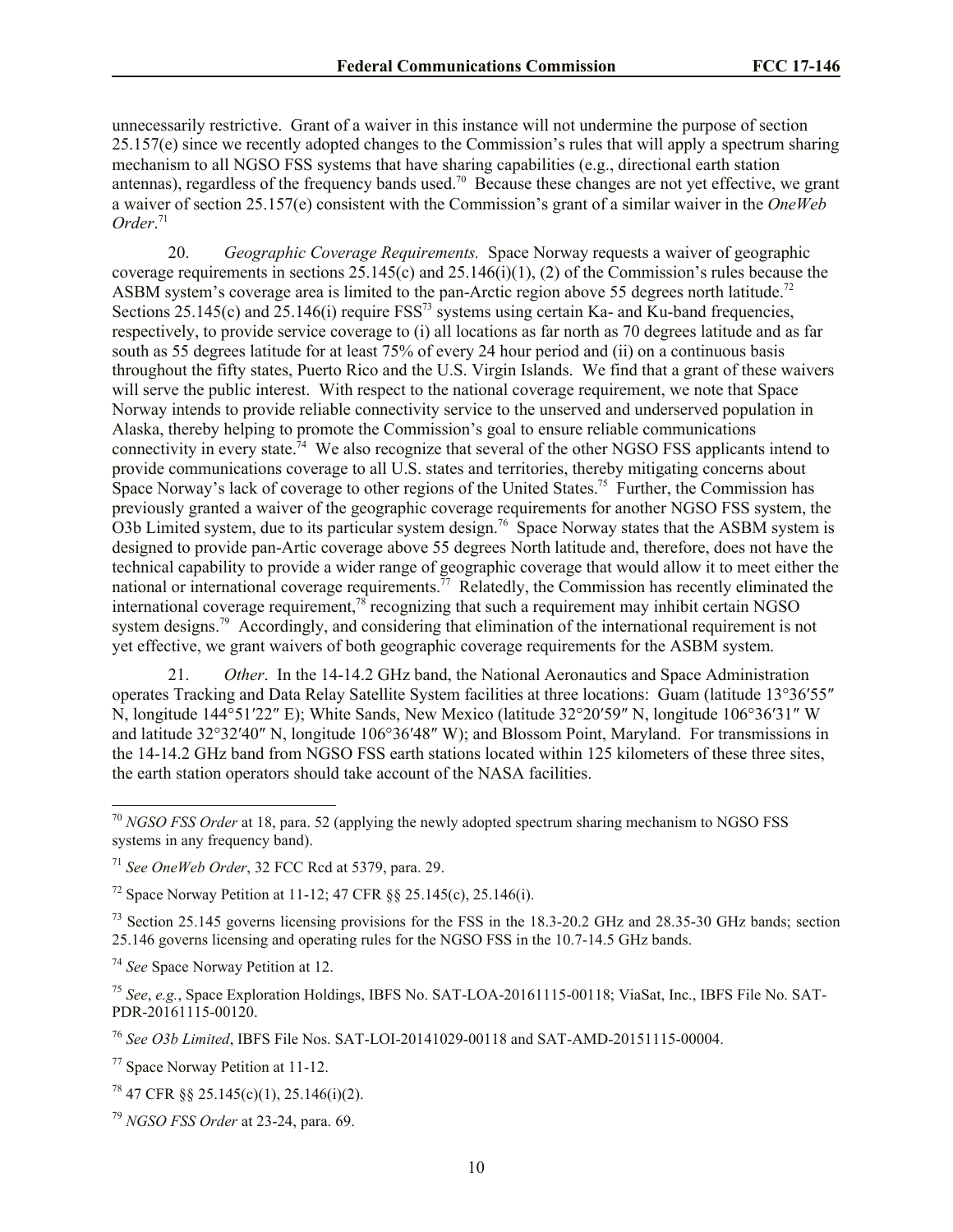# **IV. CONCLUSION**

 $\overline{\phantom{a}}$ 

22. We conclude that grant of the Space Norway Petition, as conditioned herein, will serve the public interest by enabling Space Norway to pursue its goal of providing broadband Internet access to currently unserved and underserved communities in the Arctic region of the United States.

### **V. ORDERING CLAUSES**

23. Accordingly, IT IS ORDERED, that the Petition for Declaratory Ruling filed by Space Norway, IS GRANTED, pursuant to section 303(r) of the Communications Act of 1934, as amended, 47 U.S.C. § 303(r), and section 25.137(c) of the Federal Communication Commission's rules, 47 CFR §  $25.137(c)$ , as set forth in paragraphs  $24-29$  below.<sup>80</sup>

24. Any future grant of earth station licenses for operations with the ASBM system will be subject to the following conditions:

a. Communications between U.S.-licensed earth stations and ASBM space stations must comport with all existing and future space station coordination agreements reached between Norway and other administrations. In the absence of a coordination agreement, such communications must comport with applicable provisions of the ITU Radio Regulations.

b. In the 11.7-12.2 GHz (space-to-Earth) frequency band reception is permitted for transmissions up to the power flux-density limits in Article 21 of the ITU Radio Regulations, and up to the equivalent power flux-density requirements of 47 CFR  $\S 25.208(g)$ , (i), and (j).

c. In the 12.2-12.7 GHz (space-to-Earth) frequency band reception is permitted for transmissions up to the power flux-density limits in 47 CFR § 25.208(o) and Article 21 of the ITU Radio Regulations, and up to the equivalent power flux-density requirements of 47 CFR § 25.208(l).

d. Operations in the 14.0-14.5 GHz (Earth-to-space) frequency band are permitted for levels up to the equivalent power flux-density requirements of 47 CFR  $\S$  25.208(k).

e. In the 10.7-11.7 GHz (space-to-Earth) frequency band reception is permitted for transmissions up to the applicable power flux-density limits in 47 CFR  $\S$  25.208(b), and up to the equivalent power flux-density requirements of 47 CFR  $\S$  25.208(g), (i) and (j).

f. Waiver of the Commission's Ka-band Plan IS GRANTED. Communications in the 19.7-20.2 GHz (space-to-Earth) frequency band are on a non-conforming basis. Such communications are on an unprotected basis and operations must immediately terminate upon notification of harmful interference. This waiver terminates upon the effective date of changes made to the Commission's Ka-band Plan adopted in FCC 17-122, which permit communications in the 19.7- 20.2 GHz frequency band with NGSO FSS systems on an unprotected basis and on a secondary basis to GSO FSS operations. In addition, such communications must comport with the applicable EPFD limits and requirements in Article 22 of the ITU Radio Regulations.

g. In the 29.5-30.0 GHz (Earth-to-space) frequency band transmissions are permitted at levels up to the applicable equivalent power flux-density requirements in Article 22 of the ITU Radio Regulations.

h. Transmissions in the 29.5-30 GHz (Earth-to-space) frequency band are on a secondary basis with respect to GSO FSS operations.

i. Operations must comply with the spectrum sharing procedures among NGSO FSS space stations specified in 47 CFR § 25.261 with respect to any NGSO system licensed or granted U.S.

<sup>&</sup>lt;sup>80</sup> Given the lack of ambiguity of these conditions, as well as the requirement that licensees abide by our rules absent a waiver, we believe it is unnecessary to include the boilerplate language requested by SES and O3b. *See* SES and O3b Comments at 8-9.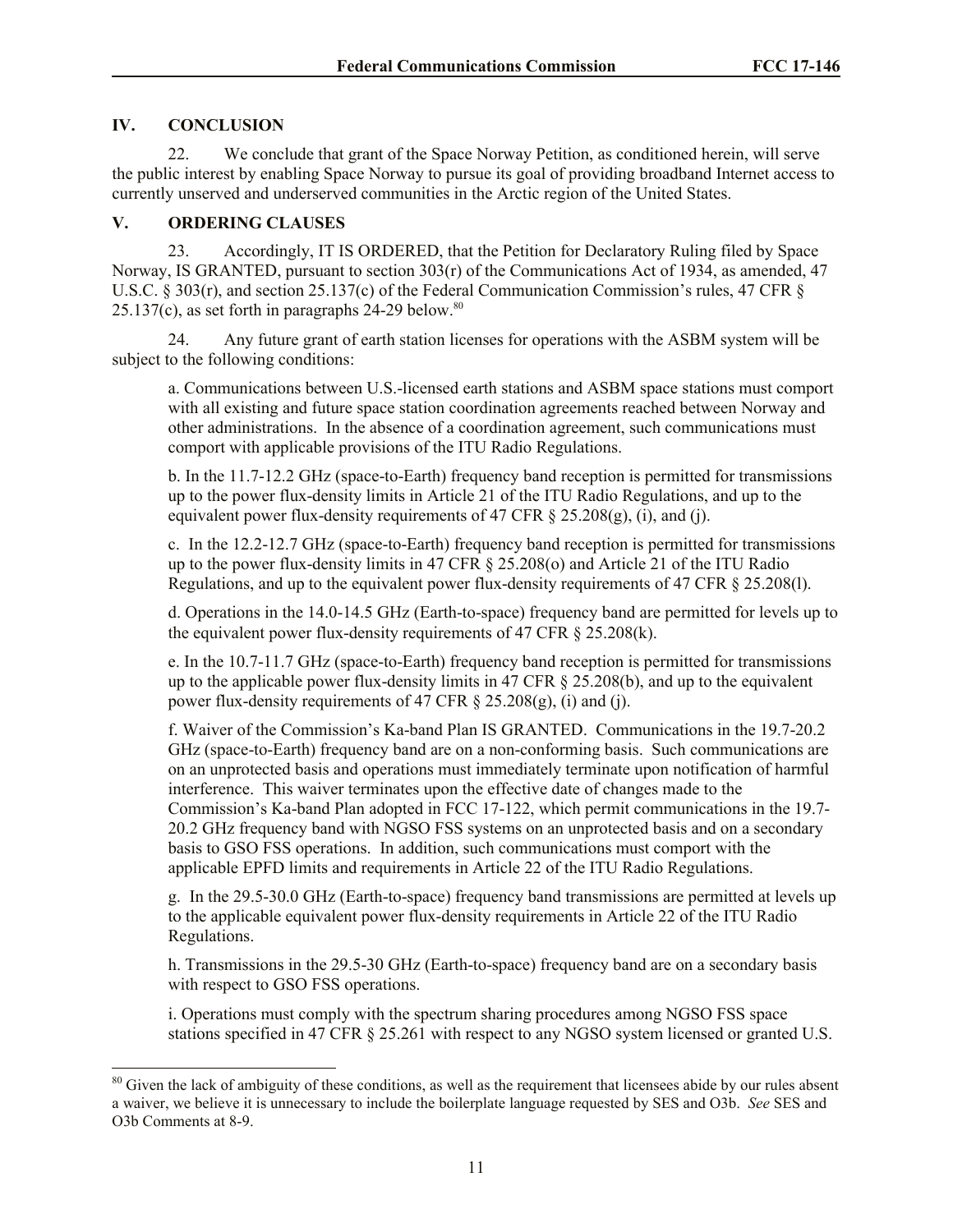market access pursuant to the processing rounds initiated in Public Notices, DA 16-804 and DA 17-524.

25. Any future grant of earth station licenses for operations with the ASBM system will be subject to the following conditions, unless such conditions are satisfied prior to such license grant:

a. Space-to-Earth operations in the 19.7-20.2 GHz frequency band must complete coordination with U.S. Federal systems, in accordance with footnote US334 to the United States Table of Frequency Allocations, 47 CFR § 2.106, prior to being used. The use of space-to-Earth operations in the 19.7-20.2 GHz band must be in accordance with any signed coordination agreement reached between Space Norway and U.S. Federal operators. Two weeks prior to the start of any operations in the 19.7-20.2 GHz band, Space Norway must provide contact information for a 24/7 point of contact for the resolution of any harmful interference to Jimmy Nguyen, Email: Jimmy.Nguyen@us.af.mil.

b. In the 14.47-14.5 GHz band, operations are subject to footnote US342 to the U.S. Table of Frequency Allocations, 47 CFR § 2.106, and all practicable steps must be taken to protect the radio astronomy service from harmful interference.

c. In the 10.7-11.7 GHz band, operations must be coordinated with the radio astronomy observatories listed in 47 CFR § 2.106, n.US131, to achieve a mutually acceptable agreement regarding the protection of the radio telescope facilities operating in the 10.6-10.7 GHz band.

d. Prior to initiation of service, Space Norway must receive a favorable or "qualified favorable" finding in accordance with Resolution 85 with respect to its compliance with applicable EPFD limits in Article 22 of the ITU Radio Regulations. Space Norway must communicate the ITU finding to the Commission and submit the files containing the data used as input to the ITU validation software, unless they have been submitted before and do not need any update.

e. At least ninety days prior to the initiation of service to the public, Space Norway must submit in File No. SAT-PDR-20161115-00111:

i. a comprehensive technical showing for its NGSO FSS system in the 10.7-12.2 GHz frequency band, in accordance with 47 CFR § 25.146(b).

ii. a technical showing for its NGSO FSS system in the 12.2-12.7 GHz frequency band, in accordance with 47 CFR  $\S$  25.146(g).

iii. a comprehensive technical showing for its NGSO FSS system in the 19.7-20.2 GHz frequency band, to demonstrate that the NGSO FSS system is expected not to operate in excess of the additional operational  $EPFD_{down}$  limits and the operational  $EPFD_{down}$  limits specified in the applicable equivalent power flux-density requirements of Article 22 of the ITU Radio Regulations.

26. Any future grant of earth station licenses for operations with the ASBM system may be withheld, subjected to additional conditions, or modified, if the following conditions are not met:

a. Space Norway must cooperate with other NGSO FSS operators in order to ensure that all authorized operations jointly comport with the applicable limits for aggregate EPFD in the spaceto-Earth direction (EPFD<sub>down</sub>) contained in 47 CFR § 25.208(h), (m), as well as in Resolution 76 of the ITU Radio Regulations.

b. Space Norway shall be subject to the rules regarding the sharing of ephemeris data in section 25.271 of the Commission's rules, 47 CFR § 25.271(e), until the effective date of the changes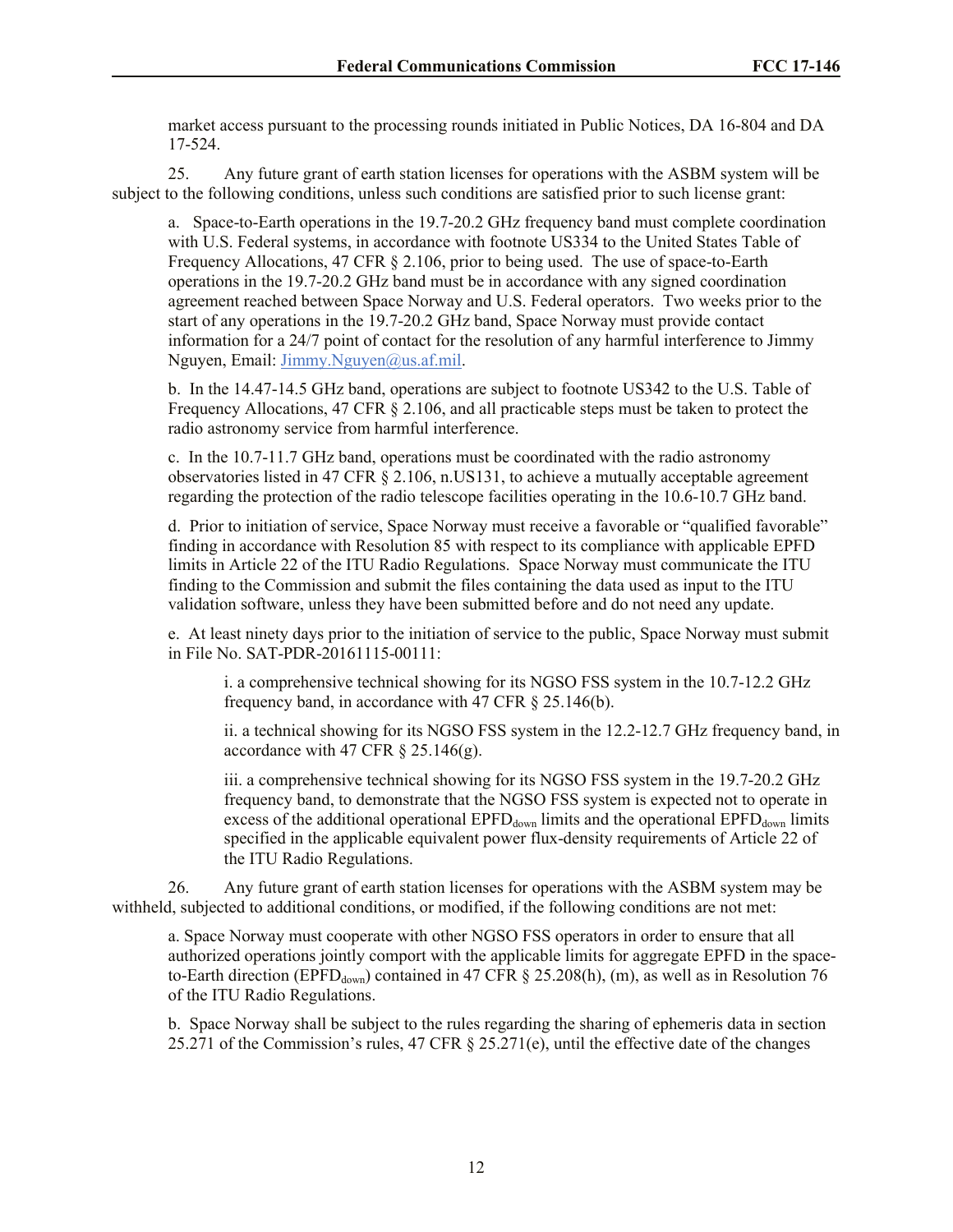adopted in FCC 17-122. $81$  After that, Space Norway must comply with the sharing of ephemeris data procedures described in new section 25.146 of the Commission's rules, 47 CFR § 146(e).

c. Space Norway must coordinate physical operations of spacecraft with any operator using similar orbits, for the purpose of eliminating collision risk and minimizing operational impacts. The orbital parameters specified in this grant are subject to change based on such coordination.

d. Upon finalization of its space station design and prior to initiation of service, Space Norway must seek and obtain the Commission's approval of a modification to this grant specifying additional details regarding orbital debris mitigation plans.

27. This grant of U.S. market access and any earth station licenses granted in the future are subject to modification to bring them into conformance with any rules or policies adopted by the Commission in the future.

28. This declaratory ruling does not address the provision of any Direct-to-Home (DTH) service, Direct Broadcast Satellite Service (DBS)<sup>82</sup> or Digital Audio Radio Service (DARS) to, from, or within the United States.

29.IT IS FURTHER ORDERED that this grant is subject to the following requirements:

Space Norway must post a surety bond in satisfaction of 47 CFR  $\S$ § 25.165(a)(1) & (b) no later than **December 3, 2017** and thereafter maintain on file a surety bond requiring payment in the event of a default in an amount, at minimum, determined according to the formula set forth in 47 CFR § 25.165(a)(1); and

Space Norway must launch the space stations, place them in the assigned orbits, and operate them in accordance with the station authorization no later than **November 3, 2023**, 47 CFR §  $25.164(b).$ <sup>83</sup>

This grant of U.S. market access will be null and void automatically, without further Commission action if Space Norway fails to comply with any of these requirements. Failure to comply with the milestone requirement of 47 CFR § 25.164(b) will also result in forfeiture of Space Norway's surety bond. By **November 18, 2023**, Space Norway must either demonstrate compliance with its milestone requirement or notify the Commission in writing that the requirement was not met. 47 CFR § 25.164(f).

30. IT IS FURTHER ORDERED that Space Norway's request for waiver of the geographic coverage requirements in 47 CFR §§ 25.145(c), 25.146(i) IS GRANTED.

31. IT IS FURTHER ORDERED that the request for waiver of 47 CFR § 25.202(a)(1), n.6, restricting use of the 10.7-11.7 GHz band by non-geostationary-satellite orbit (NGSO) fixed-satellite service (FSS) systems to operations with gateway earth stations, IS DISMISSED without prejudice to refiling in connection with such an earth station application.

 $\overline{\phantom{a}}$ 

<sup>81</sup> In the *NGSO FSS Order*, we extended the requirement for NGSO FSS operators to share ephemeris data to all bands in which NGSO FSS systems operate. *See NGSO FSS Order* at 18 and 20, paras. 52, 58 n.131.

 $82$  With respect to DBS and DTH, this paragraph excludes from the scope of the grant those services specified in 47 CFR § 25.701(a)(1)-(5).

<sup>&</sup>lt;sup>83</sup> The *NGSO FSS Order* modified section 25.164(b) to offer additional flexibility and requires launch and operation of 50 percent of an authorized system within six years of grant and the remaining satellites within nine years of grant. *NGSO FSS Order* at paras. 66-67.